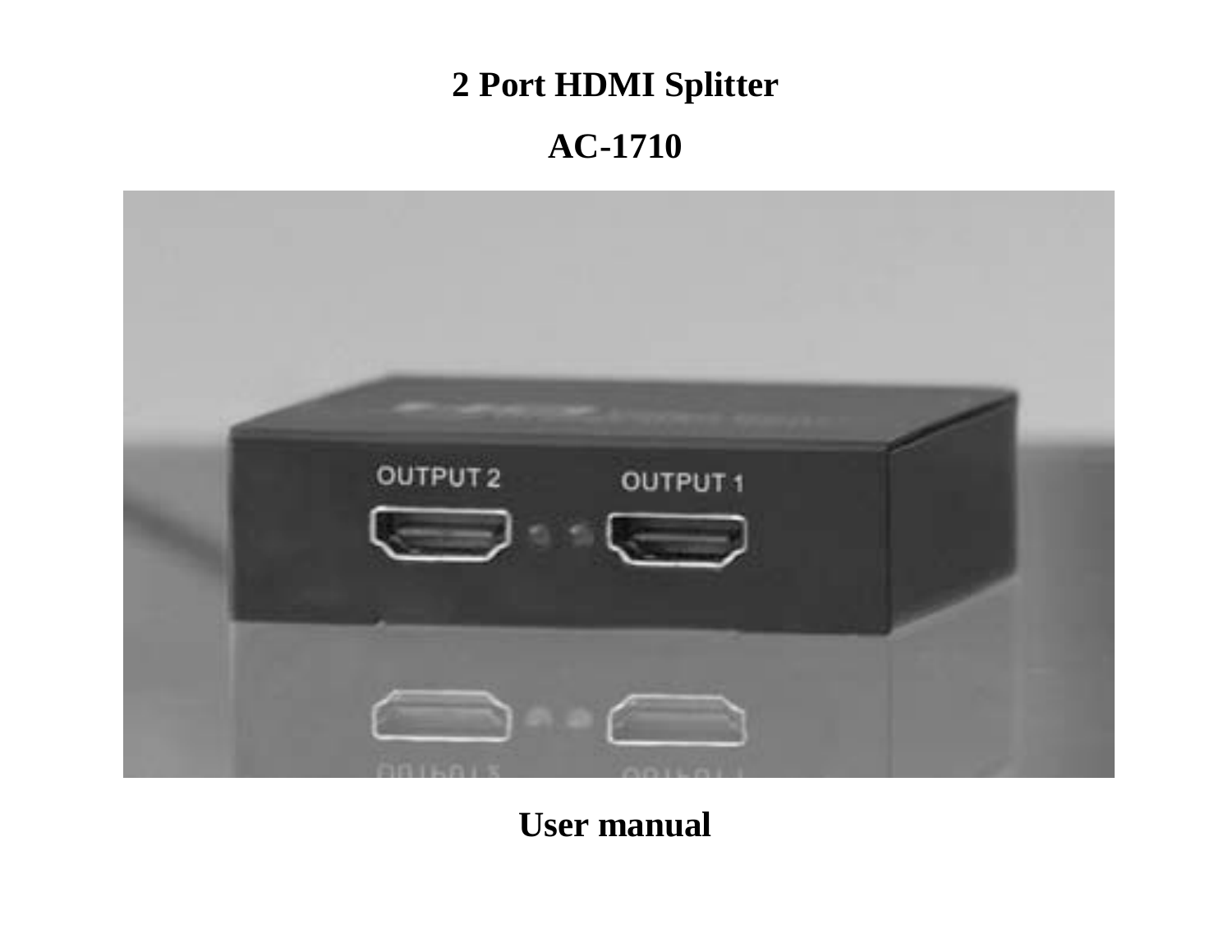### **Introduction**

1×2 HDMI splitter distributes 1 HDMI source to 2 HDMI displays simultaneously. It offers HD video solution for HDTV/STB/DVD/Projector/DVR in homes, retail, conference room presentation, education and training, etc.

#### **Features**

- 1. 1 HDMI input signal split to 2 HDMI devices.
- 2. HDCP 1.4 protocol compliant.
- 3. 3D HDMI 1.4a video format support.
- 4. 3D video support including Frame packing for all 3D formats up to a 297MHz TMDS clock.
- 5. Support display resolutions up to 4K x 2K@30Hz,1080P@120Hz,and 1080P 3D@60Hz
- 6. Support deep color 30bit, 36bit, 48bit per pixel.
- 7. Digital audio format, as DTS-HD/Dolby-true-HD/LPCM 7.1/DTS/Dolby-AC3/DSD.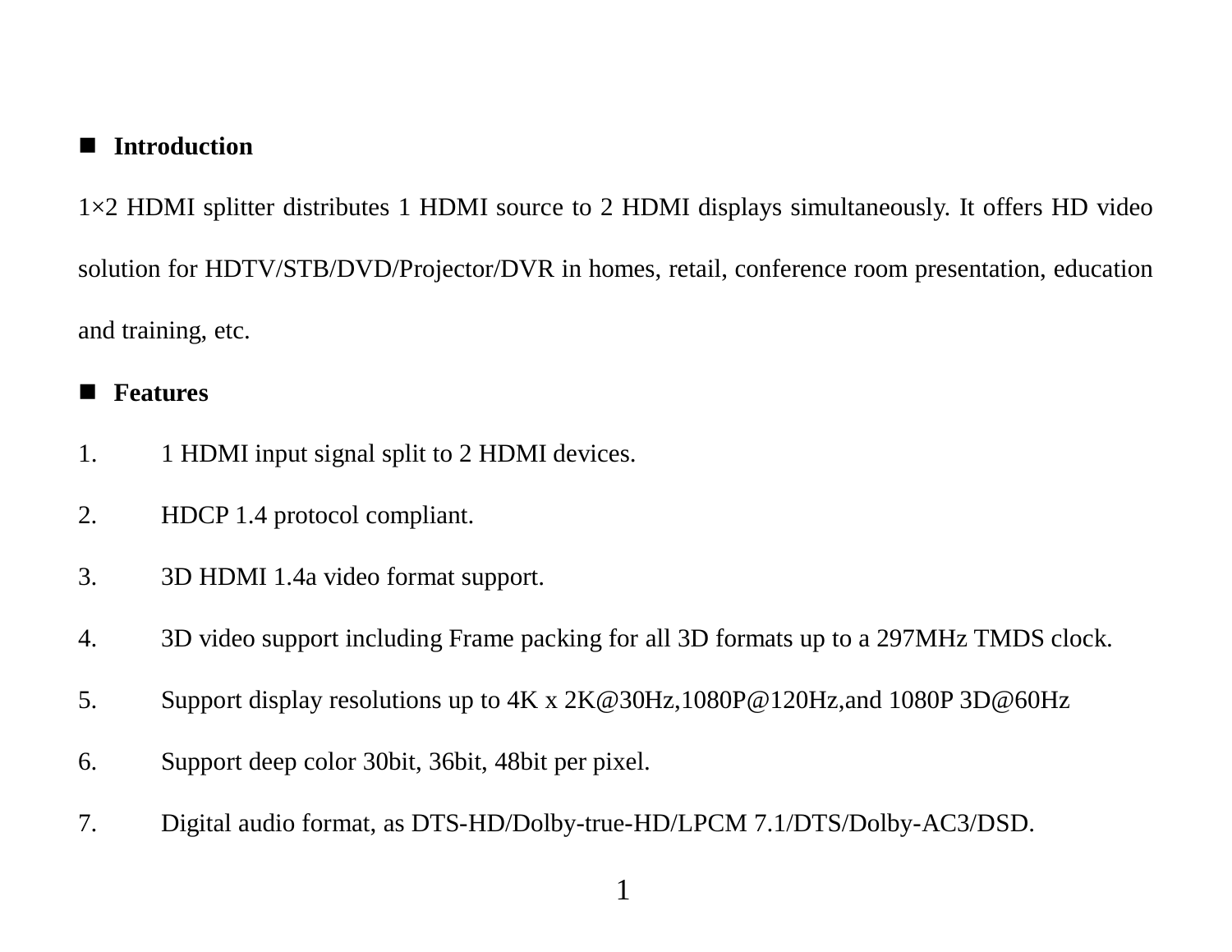# **Package**

| 1.               |                                         |                               |
|------------------|-----------------------------------------|-------------------------------|
| 2.               |                                         |                               |
| 3.               |                                         |                               |
| ■ Specifications |                                         |                               |
| 1.               | Frequency Bandwidth                     | 2.97Gbps                      |
| 2.               | <b>HDMI</b> Splitter Input Ports        | 1 x HDMI Female input port    |
| 3.               | <b>HDMI</b> Splitter Output Ports       | 2 x HDMI Female output ports  |
| 4.               | Power Supply                            | DC 5V 1A                      |
| 5.               | <b>ESD Protection Human Body Model:</b> | $\pm$ 8kV (air-gap discharge) |
|                  |                                         | $\pm$ 4kV (contact discharge) |
| 6.               | Dimensions (mm)                         | 60(W) X 70 (D) X 20 (H)       |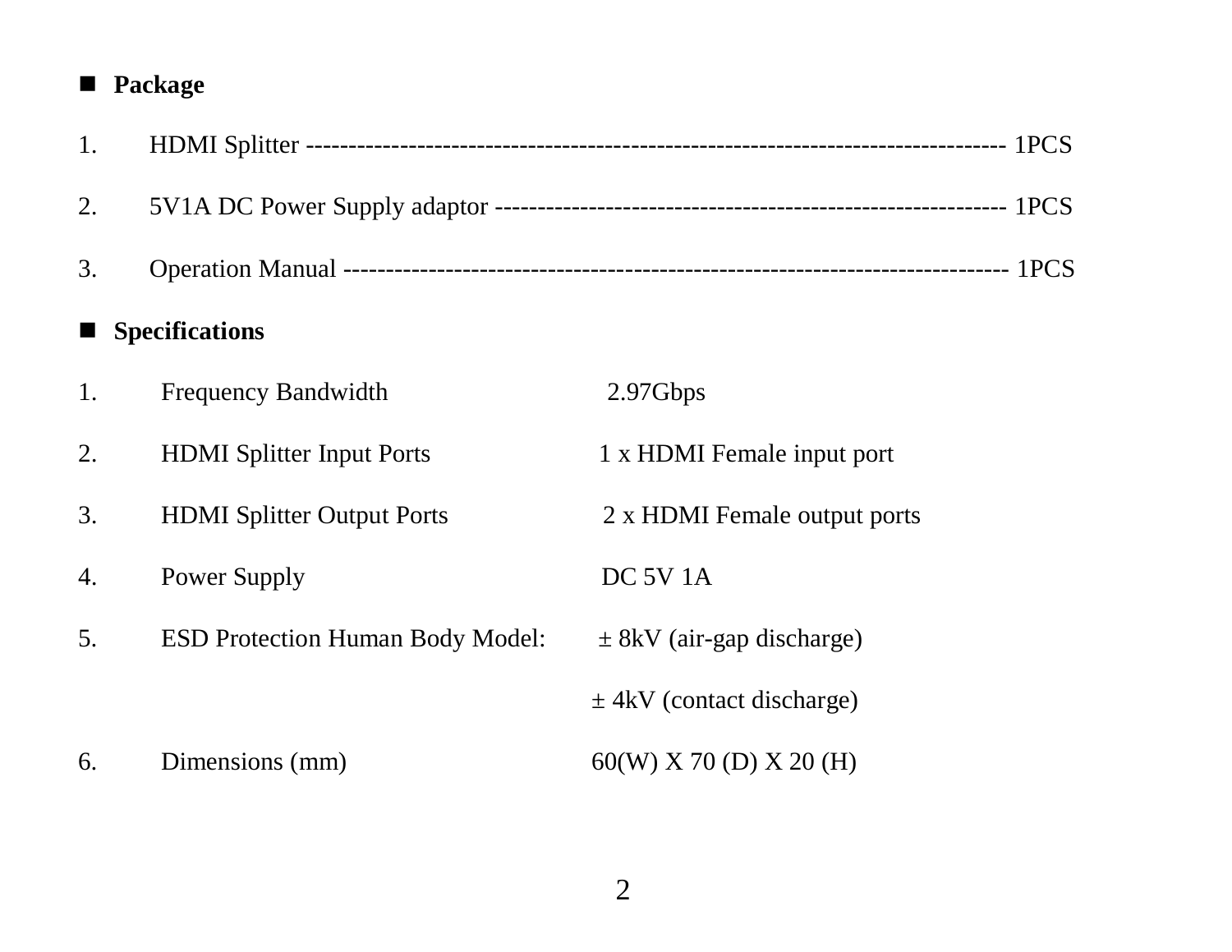■ Operation controls and Functions

#### **Front Panel**



- **1. POWER LED:** This red LED illuminates when the device is connected with power supply.
- **2. DC 5V:** Plug the 5V DC power supply into the unit and connect the adaptor to an AC wall outlet.
- **3. HDMI INPUT:** This socket connects to a HDMI source output, i.e. from a DVD player, Game console, etc.
- **4. INPUT LED:**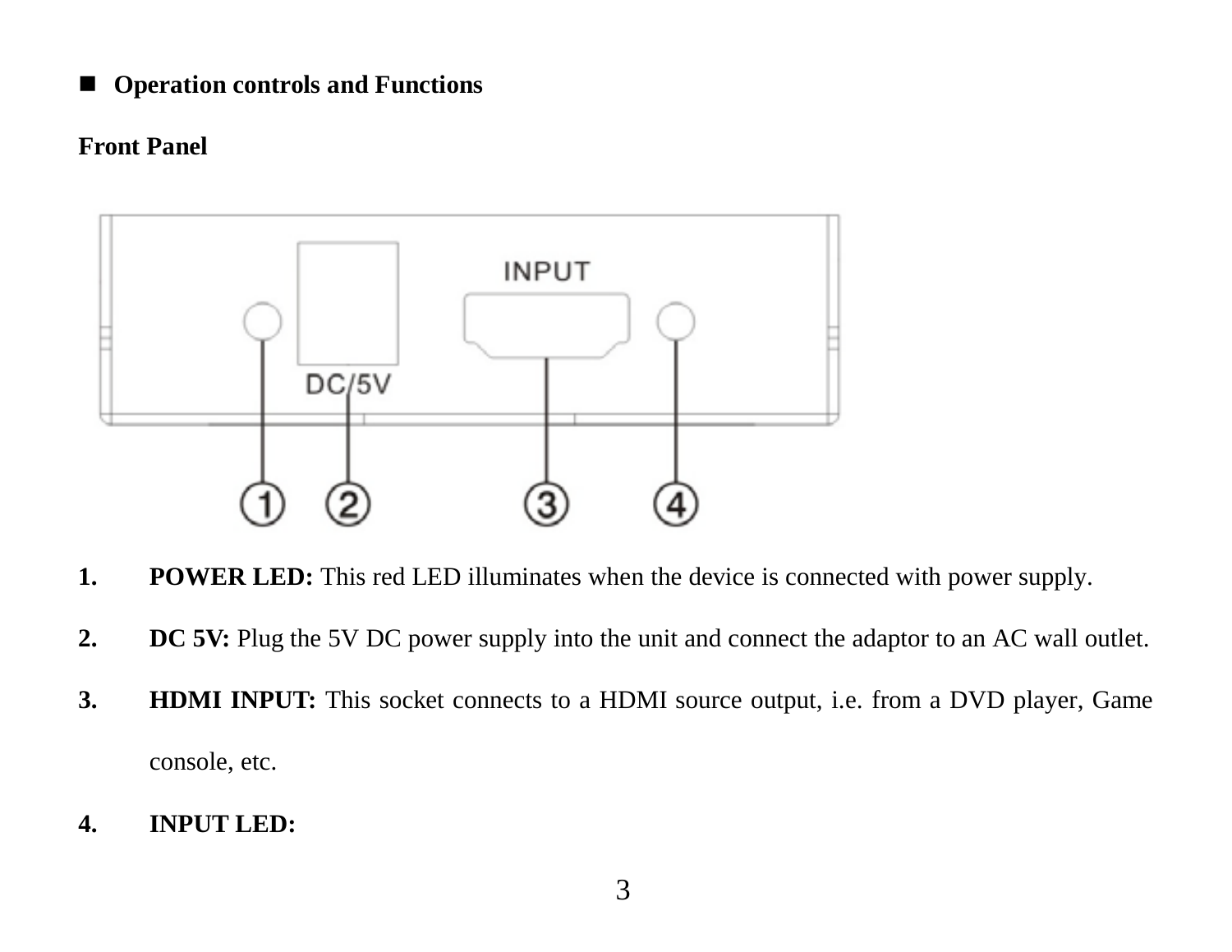#### **Rear Panel**



- 1. **OUTPUT 2:** This socket connects to a HDTV or monitor with a HDMI cable.
- 2. **OUTPUT 2 LED:** This red LED illuminates when a TV/monitor is connected to this output.
- 3. **OUTPUT 1 LED:** This red LED illuminates when a TV/monitor is connected to this output.
- 4. **OUTPUT 1:** This socket connects to a HDTV or monitor with a HDMI cable.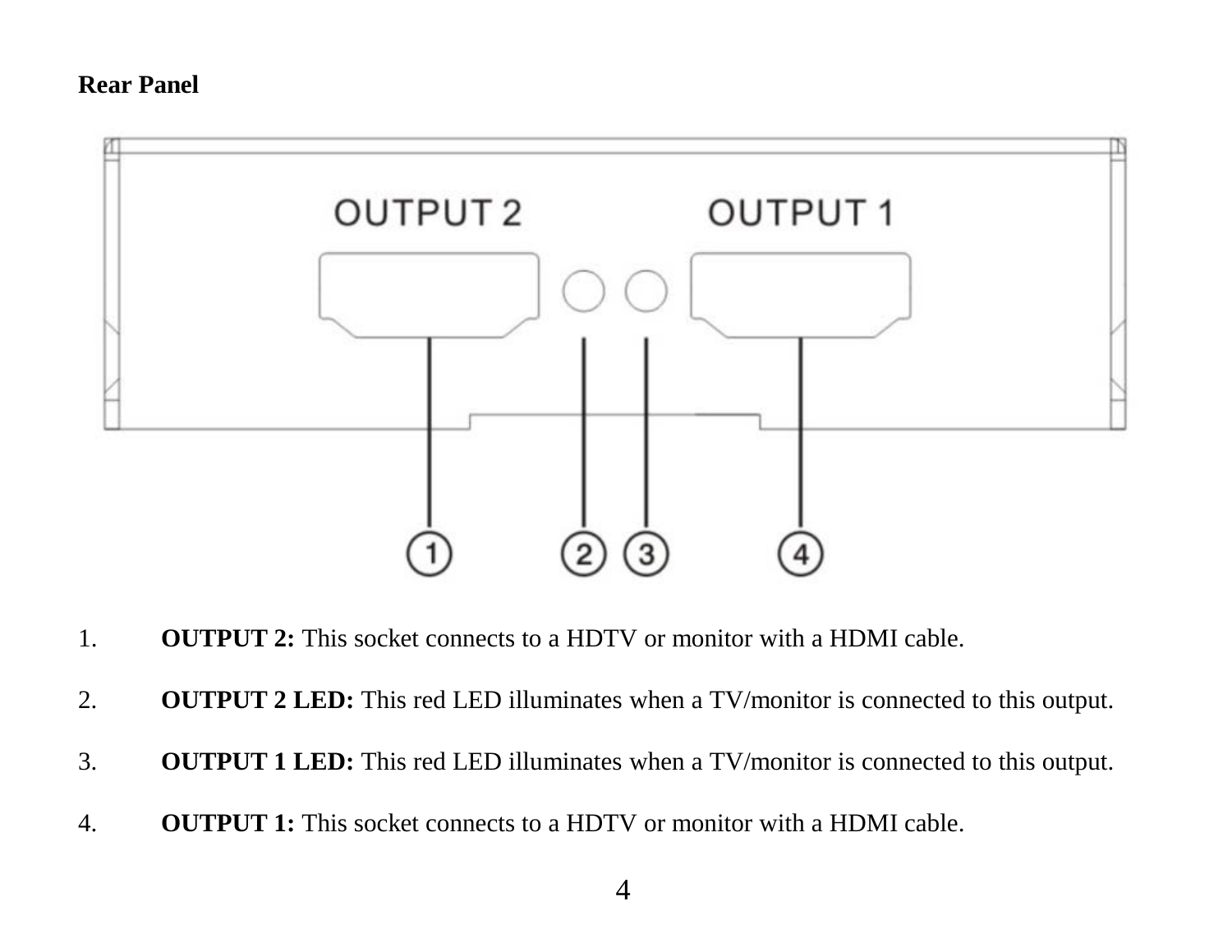## **Application Example**